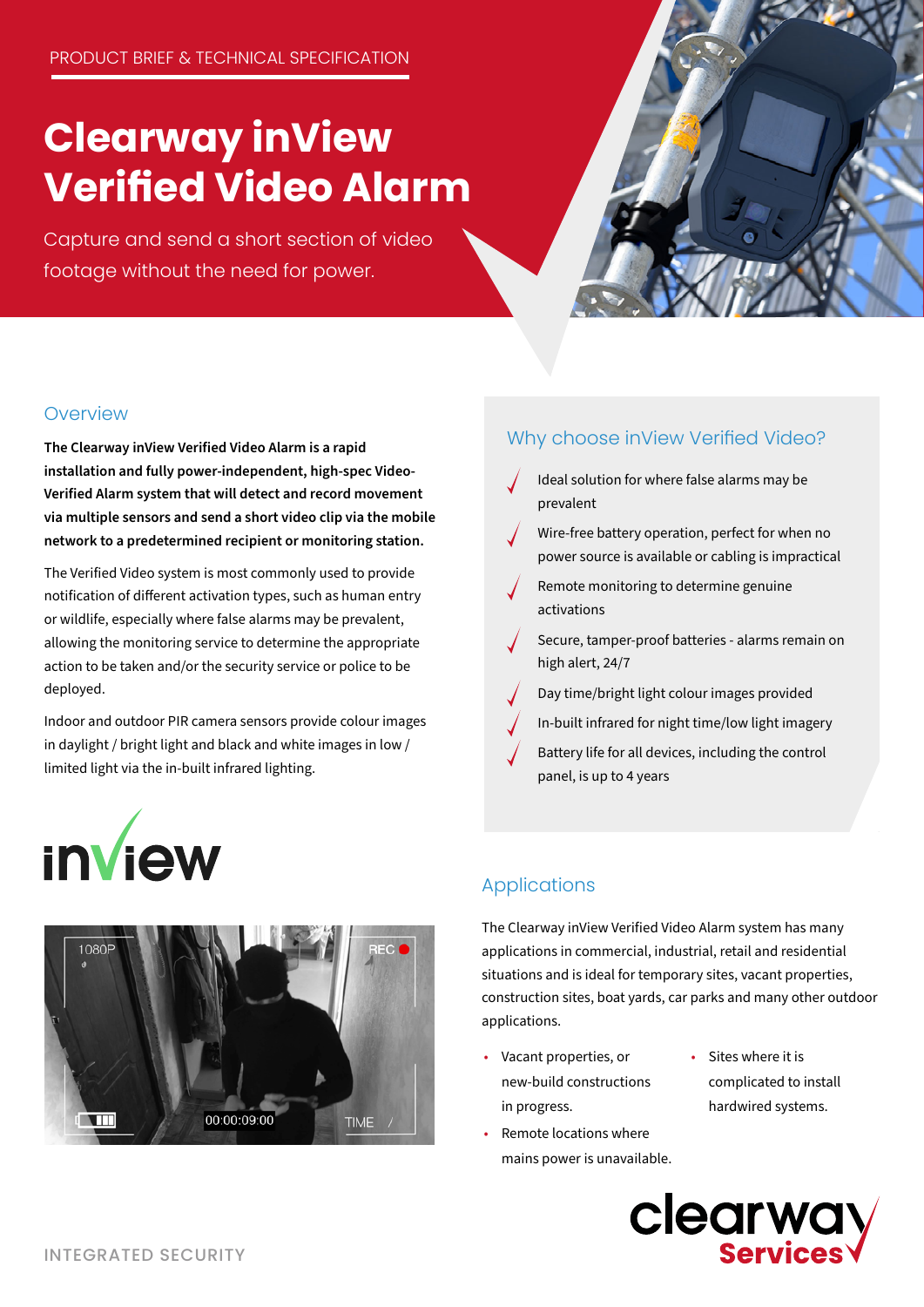

#### **Outdoor camera**

**The outdoor camera is wireless and battery operated, and is triggered by motion detection (infrared) or wired input activation.**



The unit consists of a digital camera, passive infrared motion detector, and a radio module for communication

with the control panel. When an input is triggered, the camera records the event as video verification, and communicates it to the control panel to send the capture, via the mobile network, to an Alarm Receiving Centre or to an individual.

#### **Indoor camera**

**The indoor camera is wireless and battery operated. It is triggered by motion detection or wired input activation.**



The unit consists of a digital camera, passive infrared motion detector, and a

radio module for communication with the control panel.

When an input is triggered, the camera records the event as video-verification, and communicates it to the control panel to send the capture, via the mobile network, to an Alarm Receiving Centre or to an individual.

#### **Control panel**

**The control panel is the central hub for all sensors and remote devices, and is designed for securing a wide range of commercial properties.**

The unit communicates with multiple

sensors, remote keypad and keyfobs, and communicates with the mobile network to transmit any recorded activation content. This control panel can also be used as the hub of an existing alarm panel to enable video verification upgrade.

## Technical information

| <b>Outdoor camera specifications</b> |                                |
|--------------------------------------|--------------------------------|
| <b>Camera Resolution</b>             | 320 x 240 pixels               |
| <b>Camera Lens</b>                   | 90° wide angle lens            |
| <b>Motion Detection</b>              | Dual-element, passive infrared |
| Range                                | 12m long, 90° coverage pattern |
| <b>Night Illumination</b>            | Up to 12m. Four infrared LEDs  |
| <b>Transmission Security</b>         | <b>AES Encryption</b>          |
| <b>Physical Security</b>             | Tamper-proof casing            |
| <b>Transmission Security</b>         | AES encryption algorithm       |
| <b>Battery</b>                       | Lithium. Typical life 4 years  |

#### **Indoor camera specifications**

| <b>Camera Resolution</b>     | 320 x 240 pixels               |
|------------------------------|--------------------------------|
| Camera Lens                  | 110° wide angle lens           |
| <b>Motion Detection</b>      | Dual-element, passive infrared |
| Range                        | 12m long, 90° coverage pattern |
| <b>Night Illumination</b>    | Up to 7m. Two infrared LEDs    |
| <b>Transmission Security</b> | <b>AES Encryption</b>          |
| <b>Physical Security</b>     | Tamper-proof casing            |
| <b>Transmission Security</b> | AES encryption algorithm       |
| <b>Battery</b>               | Lithium. Typical life 4 years  |
|                              |                                |

| <b>Control panel specifications</b> |                                                                   |
|-------------------------------------|-------------------------------------------------------------------|
| Arm/Disarm                          | Remote keypad, keyfob, app                                        |
| Sensor range                        | Up to $250$ ft                                                    |
| <b>Wireless zones</b>               | 24                                                                |
| <b>Access Codes</b>                 | 19 user / 1 installer                                             |
| <b>Transmission Security</b>        | <b>AES Encryption</b>                                             |
| <b>Physical Security</b>            | Dual tamper: wall and cover                                       |
| <b>External Communication</b>       | Mobile network or Ethernet                                        |
| <b>Internal Communication</b>       | 915 MHz RF                                                        |
| Power                               | Four D-cell lithium batteries, plus<br>back-up Alkaline batteries |